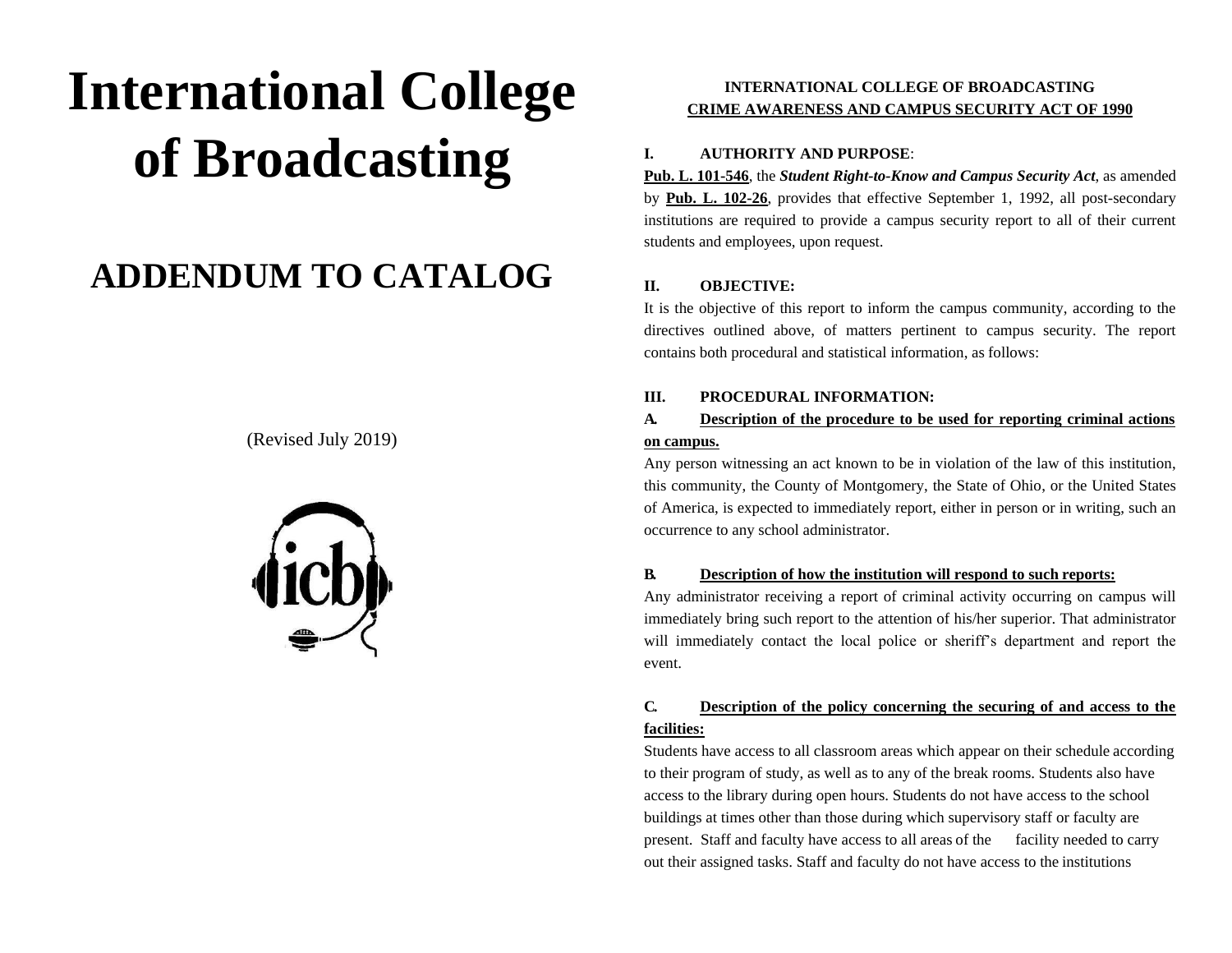business office, except upon invitation.

#### **D. Description of the authority of security personnel and the identification of same:**

The following administrative personnel have authority indicated by the order of their appearance on the following list, as it concerns campus crime and security matters:

> *J. Michael LeMaster,* **President**  $Ronda$  *Doster, Director of Education John Chaffin,* **Admissions Director** *Kenneth Pyles, Placement/Student Services Holly LeMaster,* **Office Manager/Registrar All other non-teaching personnel**

#### **E. Statement of the policy which encourages the reporting of all campus crimes to security personnel and local police:**

Students are admitted and personnel are chose based on reasonable indications that they are honest and reliable persons. The campus community is proud of its crime-free reputation. All citizens of the campus community may be confident that all reasonable attempts will be made to protect identity of persons reporting incidents of criminal behavior in so far as the apprehension and, where appropriate, the prosecution of the alleged perpetrators will allow.

#### **F. Description of the type and frequency of distribution of security policies:**

Information will be verbal addressed at the time of orientation. Appearance of this document, update annually, in the student handbook.

#### **G. Description of the policies which govern the possession, use or sale of alcoholic beverages and illegal drugs:**

All students sign the Drug-Free Awareness Disclosure Document. All students sign the "Acknowledgment Release," which indicates that they have read and are aware of all of the policies of the institution. The form is maintained in the student's permanent record file. All employees are similarly made aware of these policies through the Employee Handbook.

#### **H. Description of drug and alcohol abuse education programs currently**

**being used:**

The International College of Broadcasting is a drug-free workplace. All students sign an affidavit which makes them aware of campus policies concerning drugs and alcohol. In addition, they are advised that treatment is available in the community and that school personnel will assist them where necessary.

#### **CAMPUS SEXUAL ASSAULT POLICY**

- ➢ *I.C.B.* will not condone any action that constitutes sexual assault or sexual harassment. These actions will be considered and will be handled as crimes. Any person witnessing these types of activities should report them to a member of the staff. The staff will report these offenses to the proper law enforcement authorities.
- ➢ In the case of sexual assault or sexual harassment, the college will assist the victim to find appropriate counseling through community resources.
- $\triangleright$  If the victim and the accused perpetrator are students of *I.C.B.*, both will be informed of any institutional disciplinary action brought because of the accusations of sexual impropriety. Actions may include, but are not limited to, expulsion and having formal charges filed with the appropriate law enforcement agencies.

#### **IV. STATISTICAL INFORMATION**

 $\triangleright$  Statistical information must be disclosed which show the number of occurrences on campus during the period between **January 1, 2017 and**

**December 31,** 2017 in the following categories:

|                           | <b>NUMBER OF</b>   |
|---------------------------|--------------------|
| <b>CATEGORY</b>           | <b>OCCURRENCES</b> |
| <i>Murder</i>             | 0                  |
| <b>Sex Offenses</b>       | 0                  |
| a. Forcible               | 0                  |
| <i>b.</i> Non-forcible    | 0                  |
| <b>Robbery</b>            | 0                  |
| <b>Aggravated Assault</b> | o                  |
| <b>Burglary</b>           |                    |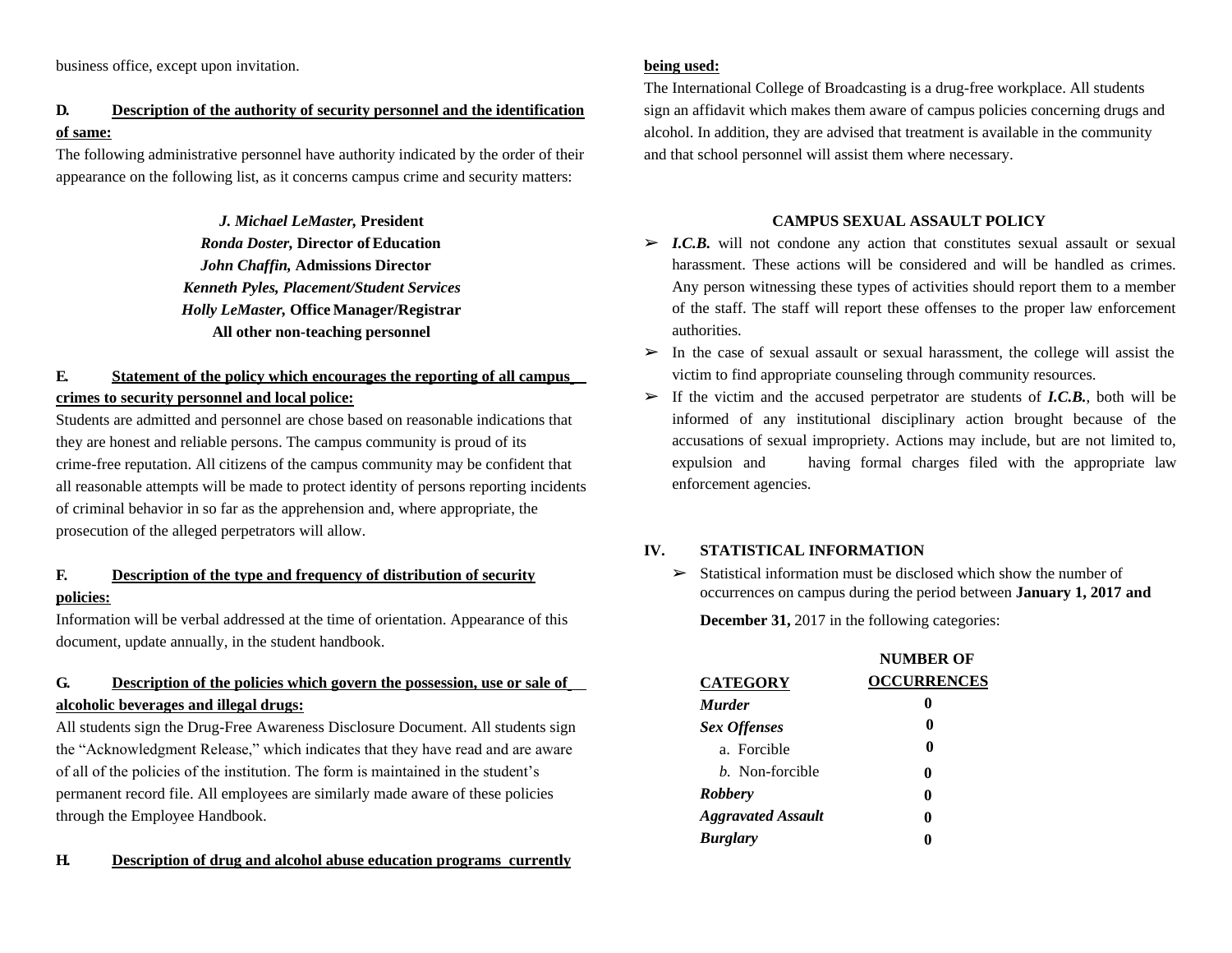$\triangleright$  Statistical information must be disclosed which reflect the nature and specific conditions concerning the arrest which occurred on campus, during the period between **January 1, 2017** and **December 31, 2017** which involved:

|                                | <b>NUMBER OF</b>   |
|--------------------------------|--------------------|
| <b>CATEGORY</b>                | <b>OCCURRENCES</b> |
| Violation - Liquor rules       | 0                  |
| Violation - Illegal drug rules | $\mathbf{0}$       |
| Violation - Weapons possession | 0                  |

#### **HOLIDAYS FOR 2019**

| <b>HOLIDAY</b>          | 2019        |
|-------------------------|-------------|
|                         |             |
| New Year's Day          | January 1   |
| Martin Luther King Day  | January 21  |
| President's Day         | February 18 |
| Good Friday             | April 19    |
| Memorial Day            | May 27      |
| Independence Day        | July 4      |
| Labor Day               | September 2 |
| Columbus Day            | October 14  |
| Veterans Day            | November 11 |
| <b>Thanksgiving Day</b> | November 28 |
| Christmas Day           | December 25 |

**Winter Break 2019: December 21, 2019 - January 2, 2019**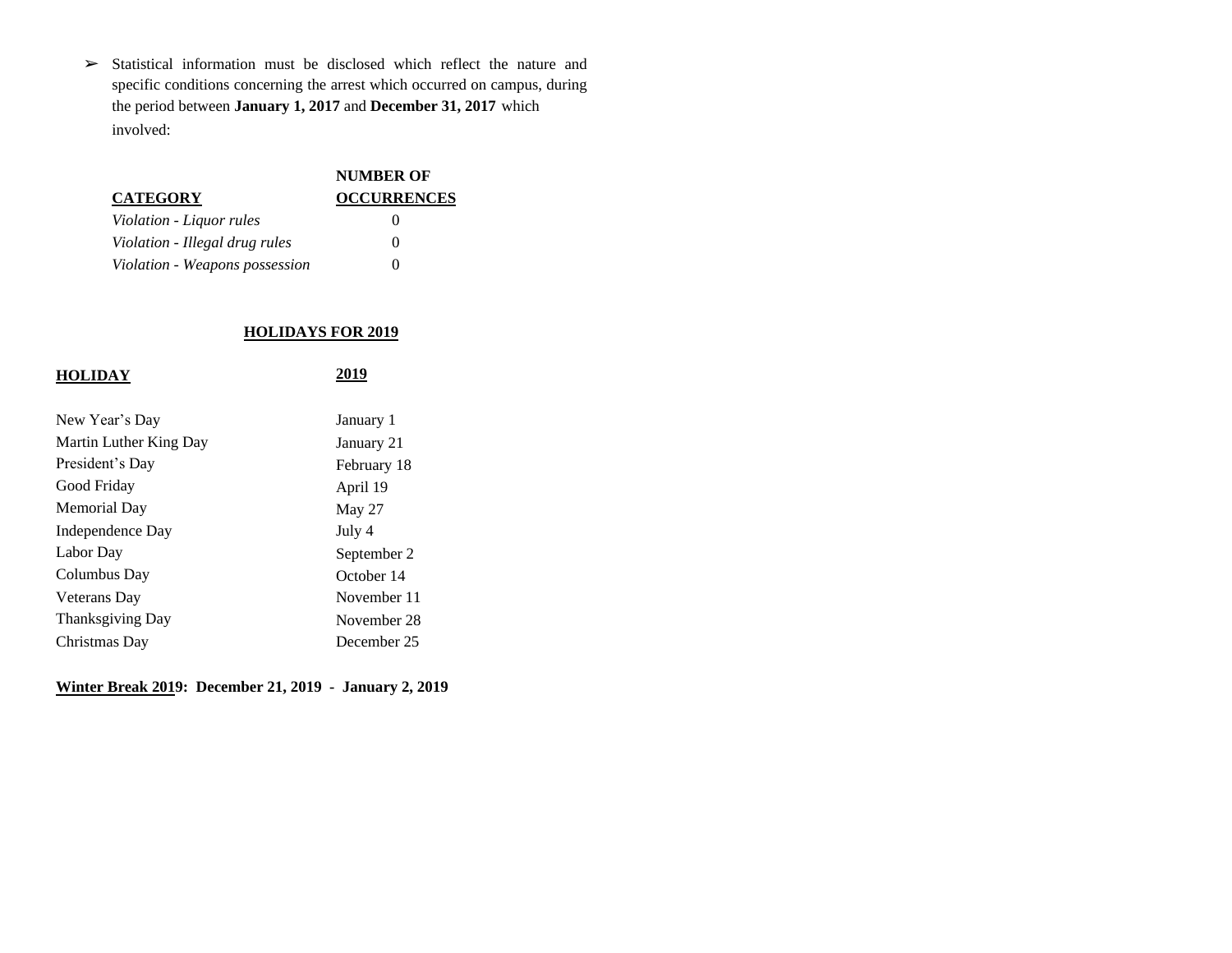#### **START DATE AND GRADUATION DATE (5 SEMESTER STUDENTS)**

*MIKE COOLEY*

| <b>START DATE</b>          | <b>SEMESTER SCHEDULE</b>                     | <b>GRAD DATE</b>                  |                                 | <b>INTERNATIONAL COLLEGE OF BROADCASTING FACULTY</b> |
|----------------------------|----------------------------------------------|-----------------------------------|---------------------------------|------------------------------------------------------|
| 07/22/19                   | 07/22/19 to 11/01/19                         |                                   | <b>RADIO</b>                    |                                                      |
|                            | 11/18/19 to 03/06/20                         |                                   | Tommy Collins:                  | AAS in Radio and Television Broadcasting             |
|                            | 03/23/20 to 07/03/20                         |                                   |                                 | International College of Broadcasting                |
|                            | 07/20/20 to 10/30/20                         |                                   |                                 | AAS in Marketing                                     |
|                            | 11/16/20 to 03/05/21                         | 03/05/21                          |                                 | Lakewood Community College                           |
| 11/18/19                   | 11/18/19 to 03/06/20                         |                                   | Tom Michaels:                   | <b>BA</b> in Broadcast Journalism                    |
|                            | 03/23/20 to 07/03/20                         |                                   |                                 | Ohio State University                                |
|                            | 07/20/20 to 10/30/20                         |                                   |                                 |                                                      |
|                            | 11/16/20 to 03/05/21                         |                                   | RECORDING/AUDIO ENGINEERING     |                                                      |
|                            | 03/22/21 to 07/02/21                         | 07/02/21                          | Erik Donnella:                  | BS in Mass Communications - Recording Industry       |
|                            |                                              |                                   |                                 | Management                                           |
| 03/23/20                   | 03/23/20 to 07/03/20<br>07/20/20 to 10/30/20 |                                   |                                 |                                                      |
|                            | 11/16/20 to 03/05/21                         |                                   |                                 | Middle Tennessee State University                    |
|                            | 03/22/21 to 07/02/21                         |                                   | Todd Huffman:                   | AAS in Recording/Audio Eng. and Video Production     |
|                            | 07/19/21 to 10/29/21                         | 10/29/21                          |                                 | International College of Broadcasting                |
|                            |                                              |                                   | Shaun O'Shaughnessy:            | <b>BA</b> in Music Technology                        |
|                            | <b>SCHOOL PERSONNEL</b>                      |                                   |                                 | Capital University                                   |
|                            |                                              |                                   |                                 | AAS in Liberal Arts in Science                       |
| <b>J. MICHAEL LeMASTER</b> |                                              | President/School Director         |                                 | <b>Sinclair Community College</b>                    |
| <b>RONDA DOSTER</b>        | Director of Education                        |                                   |                                 |                                                      |
| <b>JOHN CHAFFIN</b>        | <b>Admissions Director</b>                   |                                   | <b>VIDEO PRODUCTION</b>         |                                                      |
| <b>RACHELLE WILLIAMS</b>   |                                              | Financial Aid Administrator       | Tyrone Williams:                | BFA in Digital Design                                |
| <b>HOLLY LEMASTER</b>      |                                              | Office Manager/Registrar          |                                 | American Intercontinental University                 |
| <b>TOMMY COLLINS</b>       | Head / Radio Director                        |                                   |                                 | AAS in Recording/Audio Engineering and Video         |
| <b>TODD HUFFMAN</b>        |                                              | Head / Recording Director         |                                 | Production                                           |
| <b>TYRONE WILLIAMS</b>     |                                              | Head / Television Director        |                                 | International College of Broadcasting                |
| <b>KENNETH PYLES</b>       |                                              | <b>Placement/Student Services</b> |                                 |                                                      |
|                            |                                              |                                   | TECHNICAL AND GENERAL EDUCATION |                                                      |
|                            | <b>INSTRUCTORS</b>                           |                                   | Chhaya Panchal:                 | <b>MS Applied Statistics</b>                         |
| <b>ERIK DONNELLA</b>       |                                              | Audio/Recording Engineering       |                                 | Wright State University                              |
| <b>TOM MICHAELS</b>        | <b>Technical Education</b>                   |                                   |                                 | MS Theory of Statistics and BS Mathematics           |
| <b>SHAUN O'SHAUGHNESSY</b> |                                              | Audio/Recording Engineering       |                                 | Sardar Patel University                              |
| <b>CHHAYA PANCHAL</b>      | <b>General Education</b>                     |                                   | Clark Powell:                   | MBA in Technology Management                         |
| <b>CLARK POWELL</b>        | <b>General Education</b>                     |                                   |                                 | University of Phoenix                                |
| <b>THEODORE SHAMAN</b>     | <b>General Education</b>                     |                                   |                                 | <b>BA</b> in Computer Science                        |
| <b>CRISTINA HIPP</b>       | <b>General Education</b>                     |                                   |                                 | Wright State University                              |
| <b>GARY DOSTER</b>         | <b>Technical Education</b>                   |                                   |                                 |                                                      |

Audio/Recording Engineering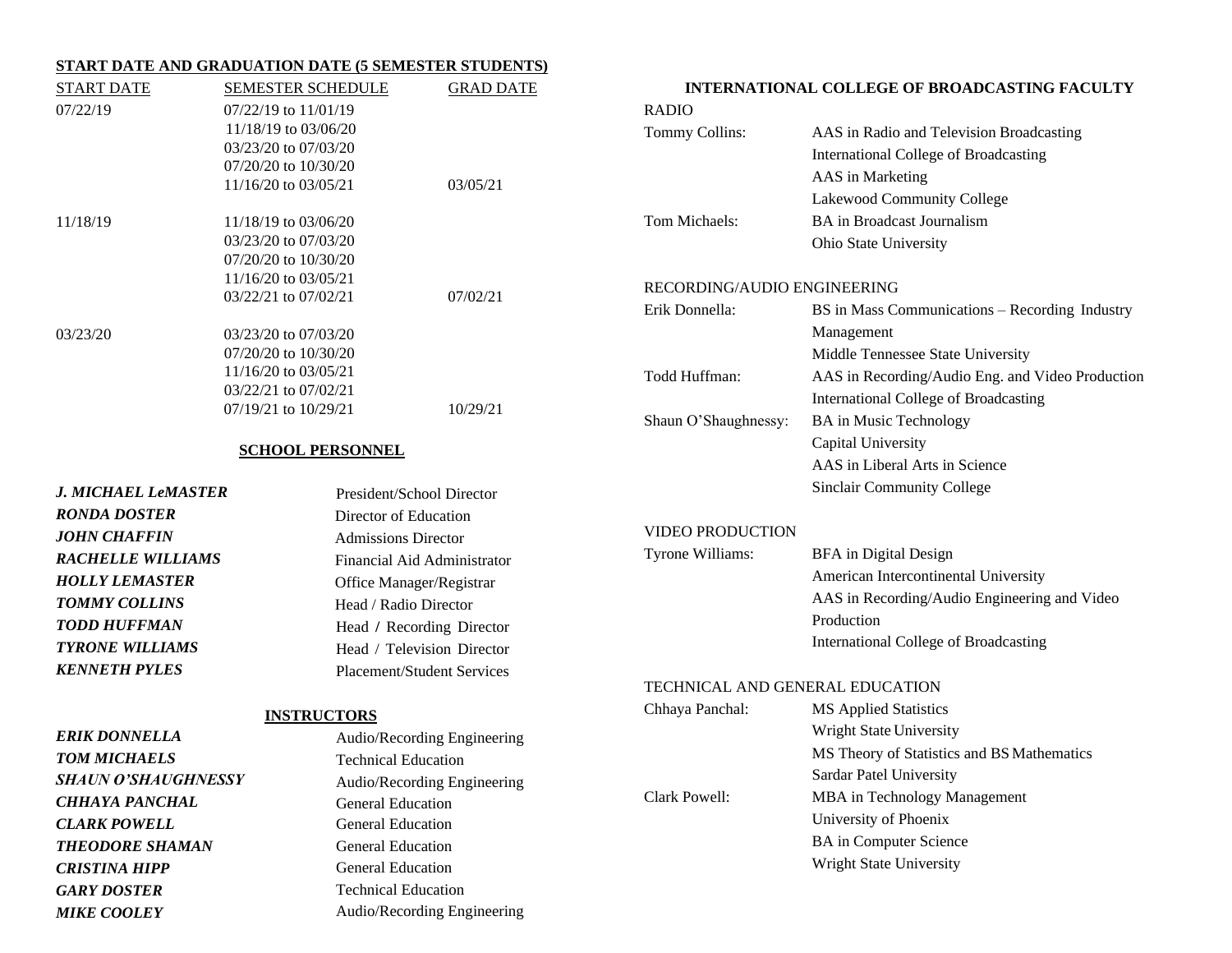Theodore Shaman: Juris Doctorate University of Southern California BA in English and Political Science Miami University

**\*For information regarding comparable programs related to tuition and program length, please consult your local library, high school guidance counselor, or the Accrediting Commission of Career Schools and Colleges at the address below.**

> 2102 WILSON BOULEVARD, SUITE 302 ARLINGTON, VIRGINIA 22201 (703) 247-4212

#### **TUITION AND FEES ASSOCIATE DEGREE - RECORDING AUDIO ENGINEERING AND VIDEO PRODUCTION AND MULTIMEDIA PRODUCTION AND BROADCASTING PROGRAMS**

REGISTRATION FEE \$100.00

TUITION: VP/RAE (69 CREDIT HOURS) AND MPB (68 CREDIT HOURS) FOR A TUITION CHARGE OF \$29,120 FOUNDATION CLASS CHARGE: \$1365 PER COURSE

*(\$95.00 TUITION DEPOSIT INCLUDED IN FIRST SEMESTER) BOOKS ARE APPROXIMATELY \$2400.00 FOR THE ENTIRE PROGRAM (NOTE TA FUNDS ARE NOT USED FOR THE PURCHASE OF BOOKS)*

#### **DIPLOMA – BROADCASTING I PROGRAM**

REGISTRATION FEE \$100.00

TUITION: 38 CREDIT HOURS FOR A TUITION CHARGE OF = \$16,380

*(\$95.00 TUITION DEPOSIT INCLUDED IN FIRST SEMESTER) BOOKS ARE APPROXIMATELY \$1100.00 FOR THE ENTIRE PROGRAM (NOTE TA FUNDS ARE NOT USED FOR THE PURCHASE OF BOOKS)*

#### **\*ALL CLASSES REQUIRE AUDIO CDs, DVDs, AND SD CARDS FOR PROJECTS. COST FOR EACH PROGRAM IS ESTIMATED AT \$100.00**

#### **INTERNATIONAL COLLEGE OF BROADCASTING STUDENT RIGHT-TO-KNOW COHORT DATA GRADUATION/PERSISTENCE RATES**

The following is a breakdown of students who started classes between July 2014 and the Fall Classes (November 2014) and their progress towards graduation.

40 Students started classes during the time frame discussed above. The following is a breakdown, as of November 2014 of the progress that the students have made towards completion.

**15** Students or  $\frac{3}{8}$  of the students graduated as scheduled within 100% of the normal time frame for graduation. normal time frame for graduation.

25 Students or 62% of the students were terminated or withdrew from the school prior to completion of their programs.

**0** Students or 0% of the students are still in attendance at the college, working toward graduation within 150% of the normal time frame for graduation. The 150% time frame for completion for the last start date and longest program ends November 2015.

#### **PLACEMENT AND GRADUATION RATES FOR LAST FOUR YEARS FOR INTERNATIONAL COLLEGE OF BROADCASTING**

**Rates for July 2011 to June 2012**

#### **A.A.S. in Communication Arts in Radio and Television**

Of the 27 students enrolled in this program 17 graduated, 10 withdrew, and 0 still enrolled in classes.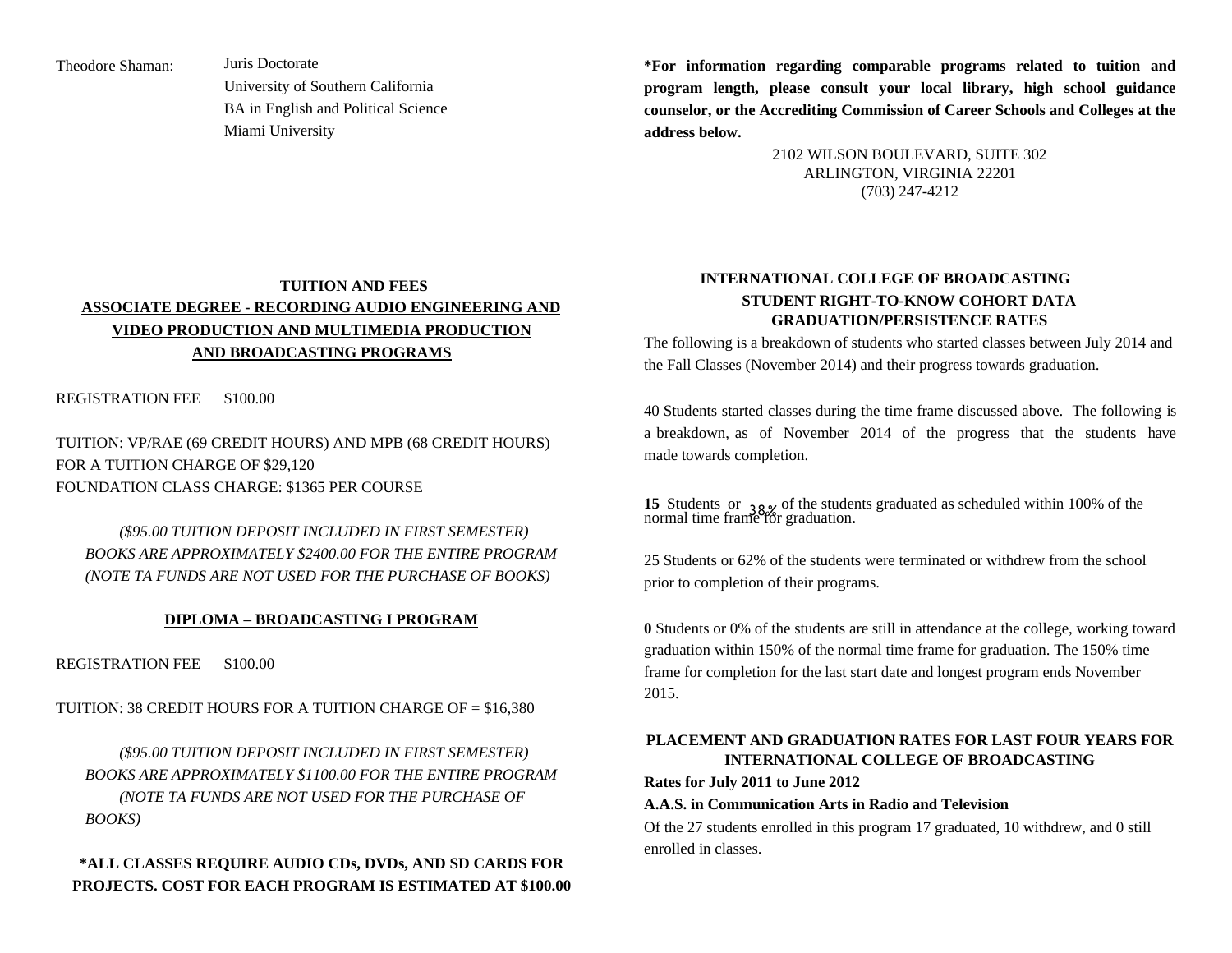## **Rates for July 2012 to June 2013 A.A.S. in Communication Arts in Radio and Television** Of the 20 students enrolled in this program 13 graduated, 7 withdrew, and 0 still enrolled in classes. COMPLETION RATE =  $65\%$  PLACEMENT RATE =  $50\%$ **A.A.S. in Audio Engineering/Video Production** Of the 40 students enrolled in this program 19 graduated, 21 withdrew, and 0 still enrolled in classes.

COMPLETION RATE =  $68\%$  PLACEMENT RATE =  $48\%$ 

#### **Diploma Broadcasting I**

No students were started, terminated, completed or were available for placement during the reporting period of July 2012 to June 2013.

#### **Rates for July 2013 to June 2014**

#### **A.A.S. in Communication Arts in Radio and Television**

Of the 19 students enrolled in this program 10 graduated, 8 withdrew, and 1 still enrolled in classes.

COMPLETION RATE =  $56\%$  PLACEMENT RATE =  $56\%$ 

#### **A.A.S. in Audio Engineering/Video Production**

Of the 60 students enrolled in this program 19 graduated, 37 withdrew, and 4 still enrolled in classes.

COMPLETION RATE =  $34\%$  PLACEMENT RATE =  $47\%$ 

#### **Diploma Broadcasting I**

No students were started, terminated, completed or were available for placement during the reporting period of July 2013 to June 2014.

#### R**ates for July 2014 to June 2015**

**A.A.S. in Communication Arts in Radio and Television Ofthe 19 students enrolled in this program 7 graduated, 10 withdrew, and 2 still enrolled in classes. COMPLETION RATE = 37% PLACEMENT RATE = 75% A.A.S. in Audio Engineering/Video Production Ofthe 46 students enrolled in this program 11 graduated, 23 withdrew, and 12 still enrolled inclasses. COMPLETION RATE = 24% PLACEMENT RATE = 55% Diploma Broadcasting I Nostudentswerestarted,terminated, completedorwereavailableforplacement during the reporting period ofJuly 2014 to June 2015.**

#### **Rates for July 2015 to June 2016**

**Diploma Broadcasting I Of the 2 students enrolled, 2 are still enrolled therefore there is no completion rate or employment rate to report for this cohort.**

**A.A.S. in Multimedia Production & Broadcasting**

**Of the 35 students enrolled, 12 graduated, 9 withdrew and 14 are still enrolled.** 

**COMPLETION RATE: 46% PLACEMENT RATE: 92%**

**A.A.S. in Video Production/Recording Audio Engineering**

**Of the 85 enrolled, 23 graduated, 22 withdrew and 40 are still enrolled.**

**COMPLETION RATE: 37% PLACEMENT RATE: 52%**

**PLACEMENT/COMPLETION DATA AS REPORTED TO ACCSC (Accrediting Commission for Career Schools and Colleges)**

**Reporting Period – July 1, 2019**

### Communication Arts in Multimedia Production in Broadcasting

#### **11/15 Cohort**

Retention Total Started: 7 Terminations: 4 Completions: 3 Retention Rate: 43%

#### **3/16 Cohort**

Retention \_ Total Started: 3 Unavailable: 1 Terminations: 0 Completions: 2 Retention: 100%

Placement Employed in the Field (Placed Related): 1 Placed Unrelated: 2 Continuing Education: 0 Placement Rate: 33%

#### Placement

Employed in the Field (Placed Related): 2 Placed Unrelated: 0 Continuing Education: 0 Placement Rate: 100%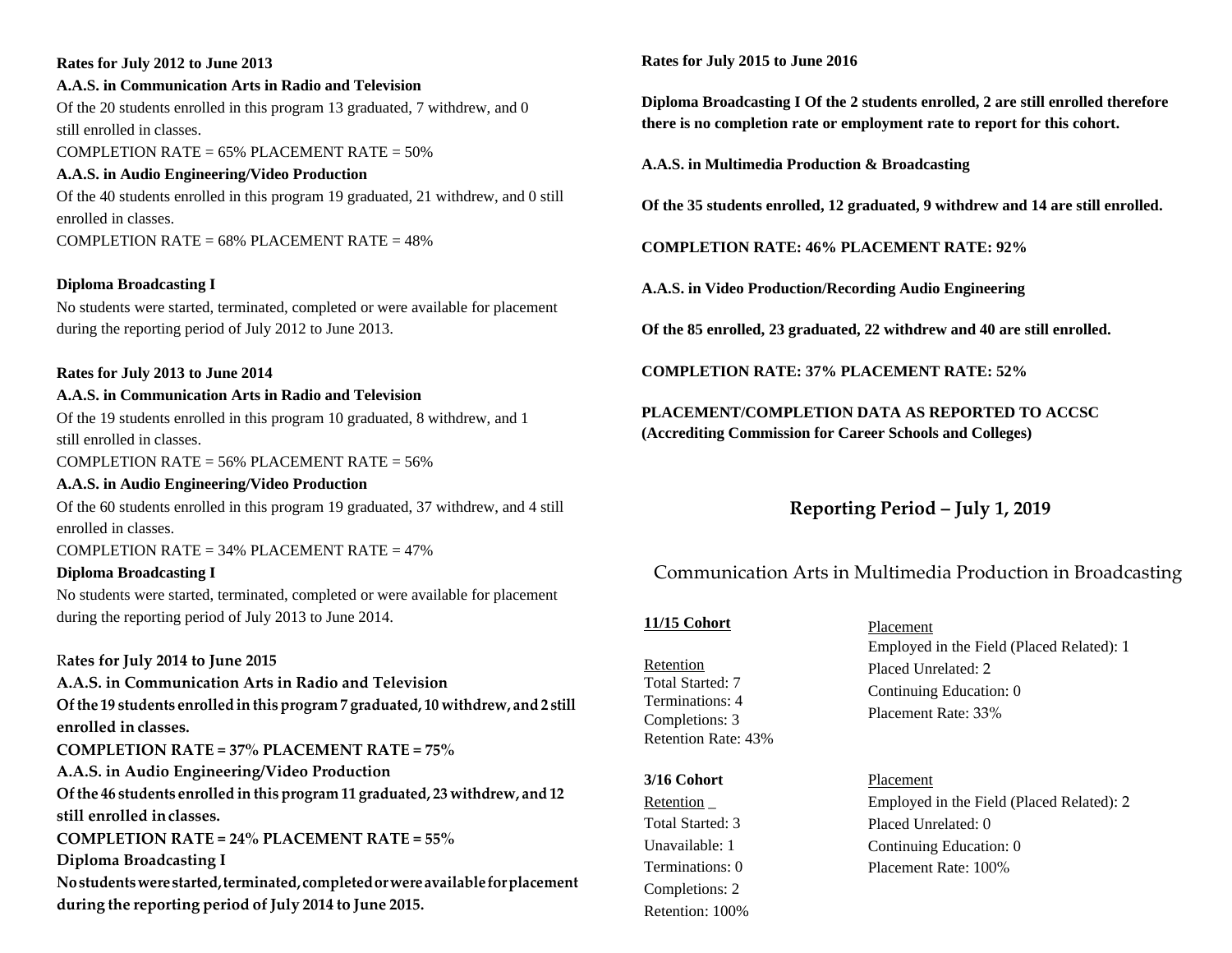| Employed in the Field (Placed Related): 3<br>Total Started: 6 |  |
|---------------------------------------------------------------|--|
| Termination: 2<br>Placed Unrelated: 0                         |  |
| Continuing Education: 1<br>Completions: 4                     |  |
| Retention Rate: 67%<br>Placement Rate: 100%                   |  |

| Retention           | Placement                                 |
|---------------------|-------------------------------------------|
| Total Started: 16   | Employed in the Field (Placed Related): 6 |
| Unavailable: 1      | Placed Unrelated: 2                       |
| Termination: 6      | Continuing Education: 1                   |
| Completions: 9      | Placement Rate: 75%                       |
| Retention Rate: 60% |                                           |

#### **Video Production/Recording Audio Engineering**

#### **11/15 Cohort**

| Retention           | Placement                                 |
|---------------------|-------------------------------------------|
| Total Started: 8    | Employed in the Field (Placed Related): 2 |
| Terminations: 5     | Placed Unrelated: 1                       |
| Completions: 3      | Continuing Education: 0                   |
| Retention Rate: 38% | Placement Rate: 67%                       |
|                     |                                           |

#### **3/16 Cohort**

Retention \_ Total Started: 14 Unavailable: 1 Terminations: 9 Completions: 4 Retention Rate: 31%

#### **7/16 Cohort**

Retention \_ Total Started: 11 Terminated: 4 Completions: 7 Retention: 64%

#### Placement Employed in the Field (Placed Related): 2 Placed Unrelated: 2 Continuing Education: 0 Placement Rate: 50%

## Placement Employed in the Field (Placed): 5 Placed Unrelated: 2 Continuing Education: 0 Placement Rate: 71%

#### **7/16 Cohort** The totals reported to ACCSC are as follows: Retention \_ Total Started: 33 Unavailable: 1 Termination: 18 Completions: 14 Retention Rate: 44% Placement Employed in the Field (Placed Related): 9 Placed Unrelated: 5 Continuing Education: 0 Placement Rate: 64%

The totals reported to ACCSC are as follows: International College of Broadcasting is accredited by the Accrediting Commission of Career Schools and Colleges, which requires the calculation of employment placement rates by program. Those rates are calculated as the percentage of graduates employed during the calculation time period of 150% of the student's program length plus three months. Graduates who are unavailable for placement are removed from the employment placement calculation. Specifically, graduates who fall into one of the categories are removed: death, incarceration, active military

> service deployment, the onset of a medical condition that prevents employment, or international students who have returned to their country of origin. The established placement benchmark for this accreditor is 70%. Information on employment is gathered by the placement office through frequent contacts with graduates.

#### **PLACEMENT/COMPLETION DATA AS REPORTED TO State of Ohio Board of Career Colleges and Schools Reporting Period July 1, 2017 to June 30,2018**

#### **Associate Degree Programs**

Total # of Programs: 2 Total Enrollment: 94 Total Terminations: 26 Total Completions: 18 Still Enrolled: 50

#### **Diploma Programs**

Total # of Programs: 1 Total Enrollment: 2 Total Terminations: 1 Total Completions: 0 Still Enrolled: 1

#### Placement Employed in the Field (Placed Related): 9 Placed Unrelated: 8 Not Placed: 0

Not Available for Placement: 1

#### Placement

Employed in the Field (Placed Related): 0 Placed Unrelated: 0 Not Available for Placement: 0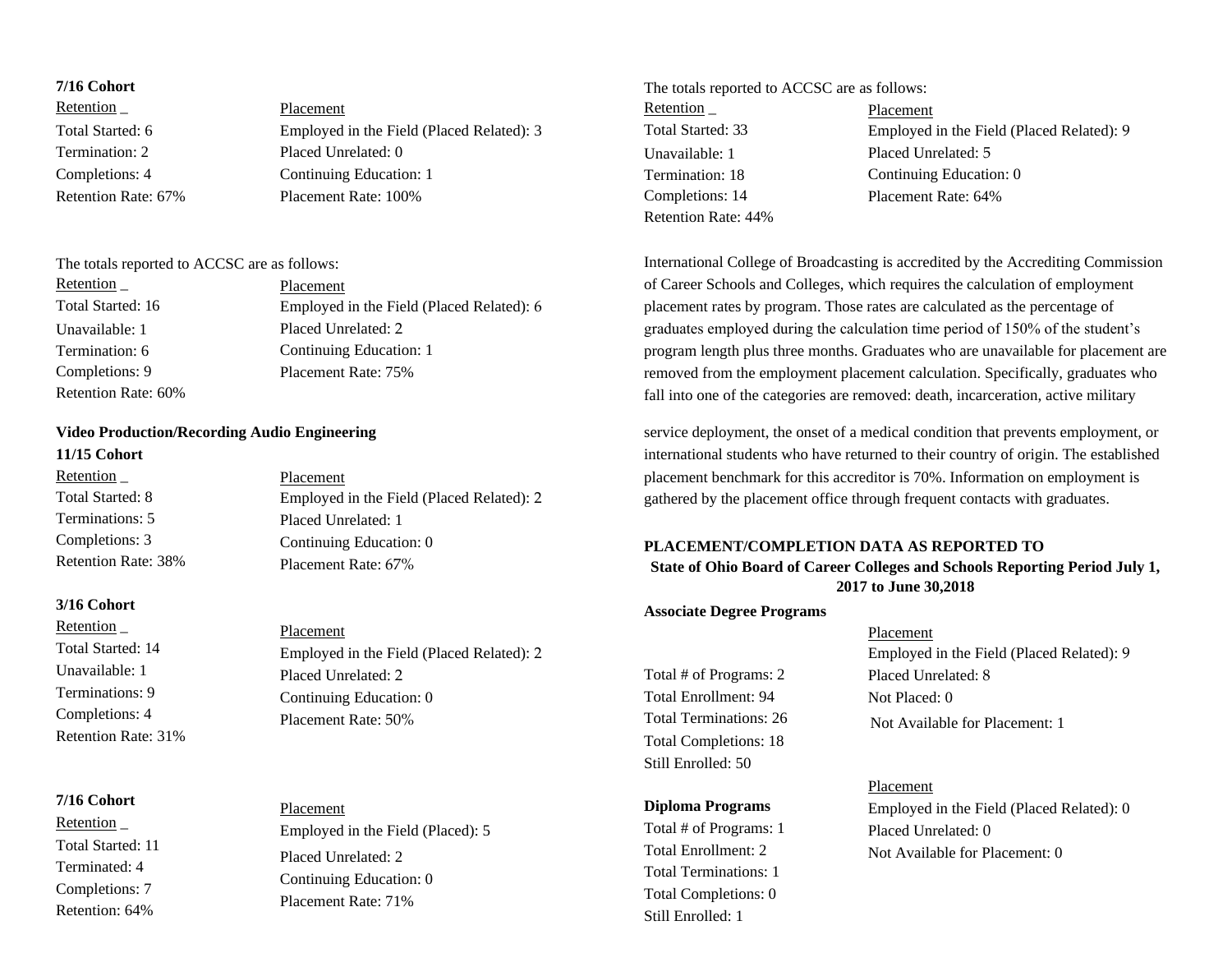#### **Program Completion for Students who Completed Between 7/1/2016 - 6/30/201**7 **Broadcasting I Diploma**

Total Completing in 100% time frame: 1 Total Completing in 150% time frame: 0

**Communication Arts i**n MPB

Total Completing in 100% time frame: 4 Total Completing in 150% time frame: 0

#### **Video Production/Recording Audio Engineering**

Total Completing in 100% time frame: 14 Total Completing in 150% time frame: 0

#### **TEXTBOOK INFORMATION**

| Course                                               | <b>Book</b>                                                                                                          | Author                                                               | Ed.             | <b>ISBN</b>              | Price    |
|------------------------------------------------------|----------------------------------------------------------------------------------------------------------------------|----------------------------------------------------------------------|-----------------|--------------------------|----------|
| AUD 201 - Music<br>Theory                            | NO BOOK                                                                                                              | $\overline{\phantom{a}}$                                             | $-$             | $\overline{\phantom{a}}$ | --       |
| AUD 203 - Studio<br>Maintenance                      | <b>ICB</b> Studio<br>Maintenance Kit                                                                                 | $\overline{a}$                                                       | $\overline{a}$  | $\overline{\phantom{a}}$ | \$95.00  |
| $ALID$ 205 – Music<br>History and Industry           | Record Label<br>Marketing: How<br><b>Music Companies</b><br><b>Brand and Market</b><br>Artists in the Digital<br>Era | Amy Macy<br>Clyde Rolston<br>Paul Allen<br>Tom Hutchinson            | 3 <sup>rd</sup> | 9780415715140            | \$70.00  |
| $AUD 220 - Career$<br>Exploration &<br>Development   | Your Career and How to<br>Make it Happen                                                                             | Harwood                                                              | 9th             | 9781305494831            | \$110.00 |
| $HUM$ 001 $-$<br><b>Foundations English</b>          | Keys for Writing                                                                                                     | <b>Ann Raimes</b><br>Susan<br>Miller-Cochran                         | $R^{th}$        | 9781305956759            | \$70.00  |
| $HUM$ 105 – Business<br>Management                   | Contemporary<br><b>Business</b>                                                                                      | David Kurtz<br>Louis Boone                                           | 17th            | 9781119336358            | \$170.00 |
| $HUM 110 -$<br>Communications and<br>Public Speaking | Comm 5                                                                                                               | Rudolph Verderber<br>Kathleen Verderber<br>Deana Sellnow             | 4 <sup>th</sup> | 9781337406703            | \$70.00  |
| $HUM 115 - College$<br>English                       | Comp 3                                                                                                               | Randall VanderMey<br>Verne Meyer<br>John Van Rys<br>Patrick Sebranek | 3 <sup>rd</sup> | 9781305112803            | \$65.00  |
| $HUM 120 -$<br>Environmental<br>Science              | Principles of<br>Environmental<br>Science: Inquiry and<br>Applications                                               | William<br>Cunningham<br>Mary Cunningham                             | $R^{th}$        | 9780078036071            | \$180.00 |
| HUM 125 - Political<br>Science                       | American Government<br>and Politics Today                                                                            | Steffen Schmidt<br>Mack Shelley II<br>Barbara Bardes<br>Lynne Ford   | 2017<br>$-18$   | 9781285074955            | \$165.00 |

|                                                      |                                                    |                                  | 7 <sup>th</sup>          |                          |                          |
|------------------------------------------------------|----------------------------------------------------|----------------------------------|--------------------------|--------------------------|--------------------------|
| HUM 130-<br>Psychology                               | $Psychology -$<br>Essentials of                    | Douglas Bernstein                |                          | 9781337612395            | \$82.46                  |
|                                                      | Psychology                                         |                                  |                          |                          |                          |
| HUM 203-<br><b>Broadcast Writing</b>                 | <b>NO BOOKS</b>                                    |                                  |                          |                          |                          |
| HUM 207 -                                            |                                                    |                                  |                          |                          |                          |
| Journalism                                           |                                                    |                                  |                          |                          |                          |
| $HUM 204 - Mass$                                     | Media Impact: An                                   | Shirley Biagi                    | 12th                     | 9781305580985            | \$210.00                 |
| Media                                                | <b>Introduction to Mass</b>                        |                                  |                          |                          |                          |
|                                                      | Media, 2013 Update                                 |                                  | Q <sup>th</sup>          |                          |                          |
| $HUM 210 - Career$<br>Development                    | Your Career and How<br>to Make it Happen           | Lauri Harwood                    |                          | 9781305494831            | \$110.00                 |
| $MTH$ 001 $-$                                        | <b>Basic Mathematics: A</b>                        | Charles McKeague                 | 8 <sup>th</sup>          | 9781133103622            | \$250.00                 |
| Foundations                                          | Text/Workbook                                      |                                  |                          |                          |                          |
| Mathematics                                          |                                                    |                                  |                          |                          |                          |
| $MTH$ 105 – College                                  | Introductory Algebra:                              | Alice Kaseberg                   | 5 <sup>th</sup>          | 9781111989347            | \$250.00                 |
| Algebra                                              | <b>Everyday Explorations</b>                       | Greg Cripe                       |                          |                          |                          |
|                                                      | Keith's Radio Station:                             | Peter Wildman<br>John Hendericks | 10th                     |                          |                          |
| RAD 1016-<br>Introduction to Radio                   | Broadcast, Internet,                               | <b>Bruce Mims</b>                |                          | 9781138218819            | \$85.00                  |
| RAD 1017 - Radio                                     | and Satellite                                      |                                  |                          |                          |                          |
| News and Production                                  | <b>ICB Radio Notebook</b>                          |                                  |                          |                          | \$15.00                  |
| RAD 1018-                                            |                                                    |                                  |                          |                          |                          |
| Advanced Radio and                                   |                                                    |                                  |                          |                          |                          |
| Sales                                                |                                                    |                                  |                          |                          |                          |
| RAD 1015 - Radio<br>and TV Internship                | NO BOOK                                            | $\overline{\phantom{a}}$         | Ξ.                       | $\overline{\phantom{a}}$ | Ξ.                       |
| RAD 1020-                                            | NO BOOK                                            | $\overline{\phantom{a}}$         | $\overline{\phantom{a}}$ | u.                       | $\overline{a}$           |
| Multimedia                                           |                                                    |                                  |                          |                          |                          |
| Production and                                       |                                                    |                                  |                          |                          |                          |
| <b>Broadcasting</b>                                  |                                                    |                                  |                          |                          |                          |
| Internship                                           |                                                    |                                  |                          |                          |                          |
| <b>REC</b> 1220 - Audio<br><b>Engineering Basics</b> | Audio in Media                                     | <b>Stanley Alten</b>             | 10 <sup>th</sup>         | 9781133307235            | \$200.00                 |
| REC 1221-                                            | Modern Recording                                   | David Huber                      |                          | 9780240821573            | \$75.00                  |
| Recording/Audio                                      | Techniques                                         | Robert Runstein                  | Q <sup>th</sup>          |                          |                          |
| Engineering Ia                                       |                                                    |                                  |                          |                          |                          |
| REC 1222 -                                           |                                                    |                                  |                          |                          |                          |
| Recording/Audio<br>Engineering Ib                    |                                                    |                                  |                          |                          |                          |
| REC 1223-                                            |                                                    |                                  |                          |                          |                          |
| Recording/Audio                                      |                                                    |                                  |                          |                          |                          |
| Engineering IIa                                      |                                                    |                                  |                          |                          |                          |
| REC 1224 -                                           |                                                    |                                  |                          |                          |                          |
| Recording/Audio                                      |                                                    |                                  |                          |                          |                          |
| Engineering IIb<br>REC 1226 –                        |                                                    |                                  |                          |                          |                          |
| Recording/Audio                                      |                                                    |                                  |                          |                          |                          |
| Engineering III                                      |                                                    |                                  |                          |                          |                          |
| REC 1224 -                                           | Pro Tools 101: An                                  | Frank Cook                       | 1 <sup>st</sup>          | 9781285774848            | \$70.00                  |
| Recording/Audio                                      | Introduction to Pro                                |                                  |                          |                          |                          |
| Engineering IIb                                      | Tools 12                                           | --                               | --                       | Only available           | \$110.00                 |
|                                                      | Pro Tools 110: Pro<br><b>Tools Production I 12</b> |                                  |                          | through ICB              |                          |
| REC 1225a -                                          | NO BOOK                                            | $\overline{\phantom{a}}$         | $\overline{\phantom{a}}$ | $\overline{\phantom{a}}$ | $\overline{\phantom{a}}$ |
| Recording Audio and                                  |                                                    |                                  |                          |                          |                          |
|                                                      |                                                    |                                  |                          |                          |                          |